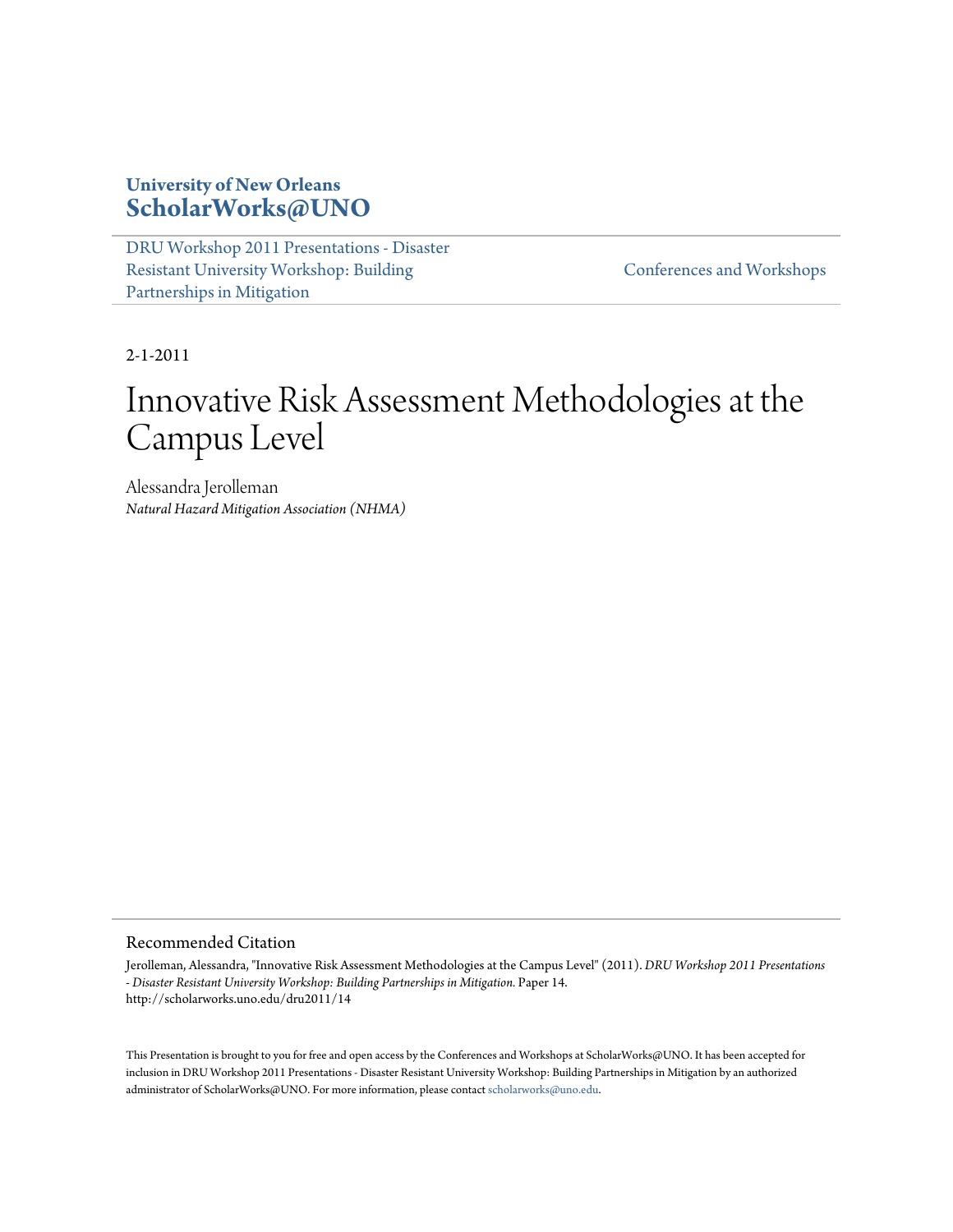# **Innovative Risk Assessment Methodologies at the Campus Level**

**Prepared for Disaster Resistant University Workshop February 16, 2011**

**Alessandra Jerolleman, MPA, CFM**



Natural Hazard Mitigation Association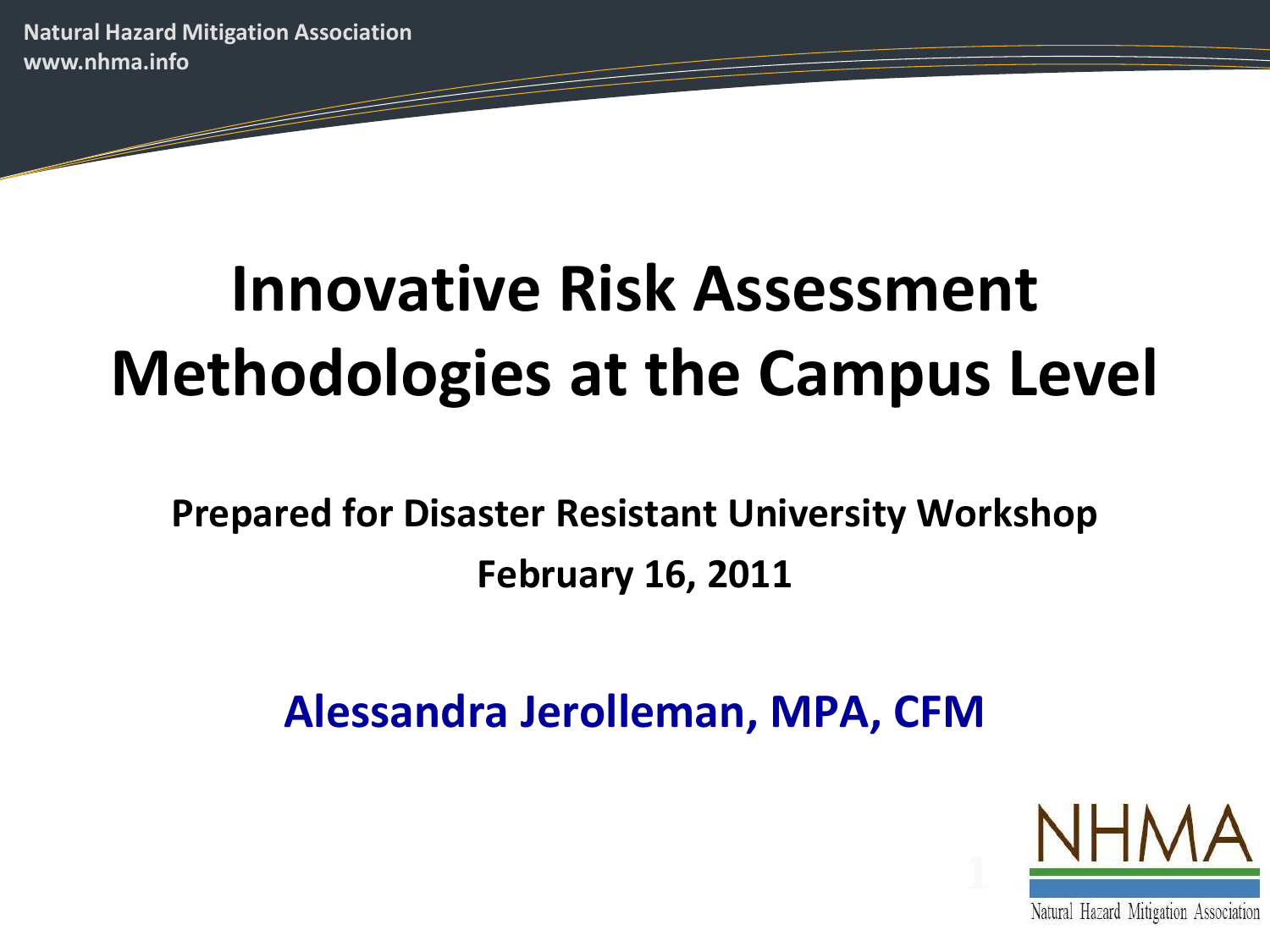## **Overview**

- **Challenges of the campus environment**
- **Advantages of the campus environment**
- **Special Considerations**
- **Building categorization and prioritization**
- **Innovative risk assessment**
- **Stakeholder involvement**

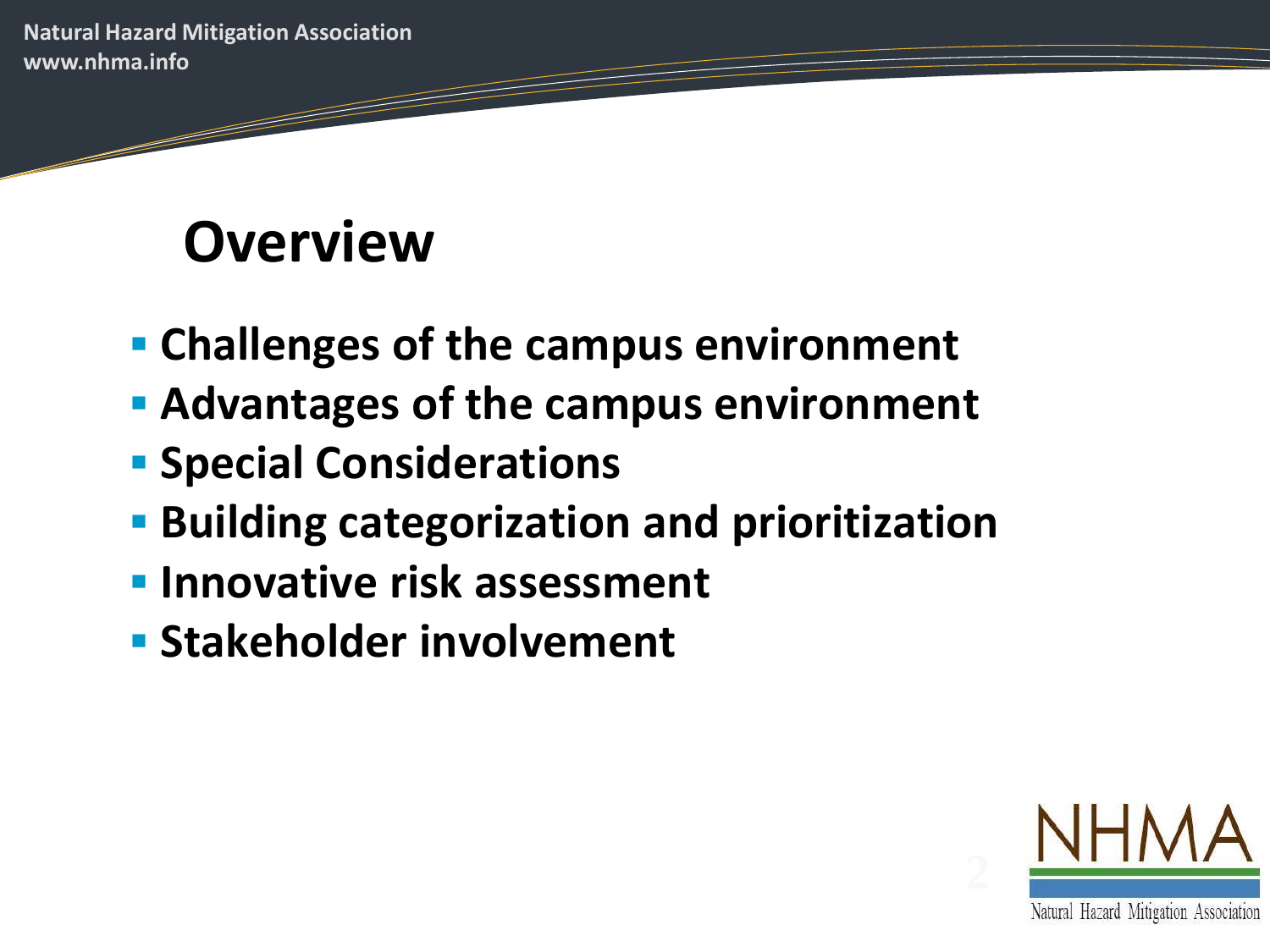# Challenges of the campus environment

#### **Data limitations**

- **National data sets**
- **E** Census boundaries

#### **Temporary population**

- **Range of geographic backgrounds**
- **Challenges of public education**

### **Off campus students**

- **Responsibility beyond the campus?**
- **Multiple Populations** 
	- **Staff, Faculty, Students…**

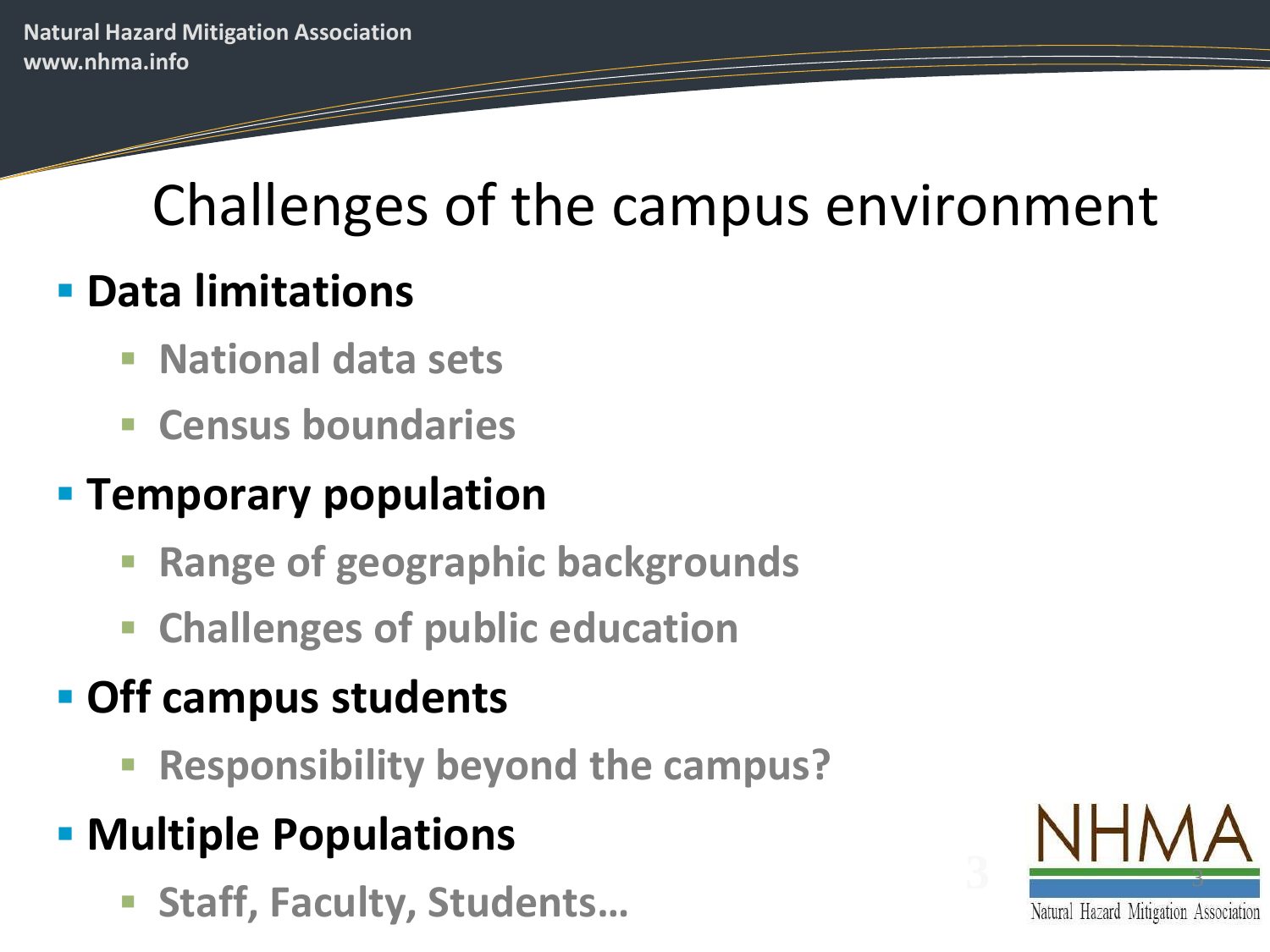Advantages of the campus environment

- **Access to various experts**
- **Smaller study area**
- **Connection to research community**
- **E** Students
- **Campus specific data**
- **Universities know how to:**
	- Teach
	- **Research**

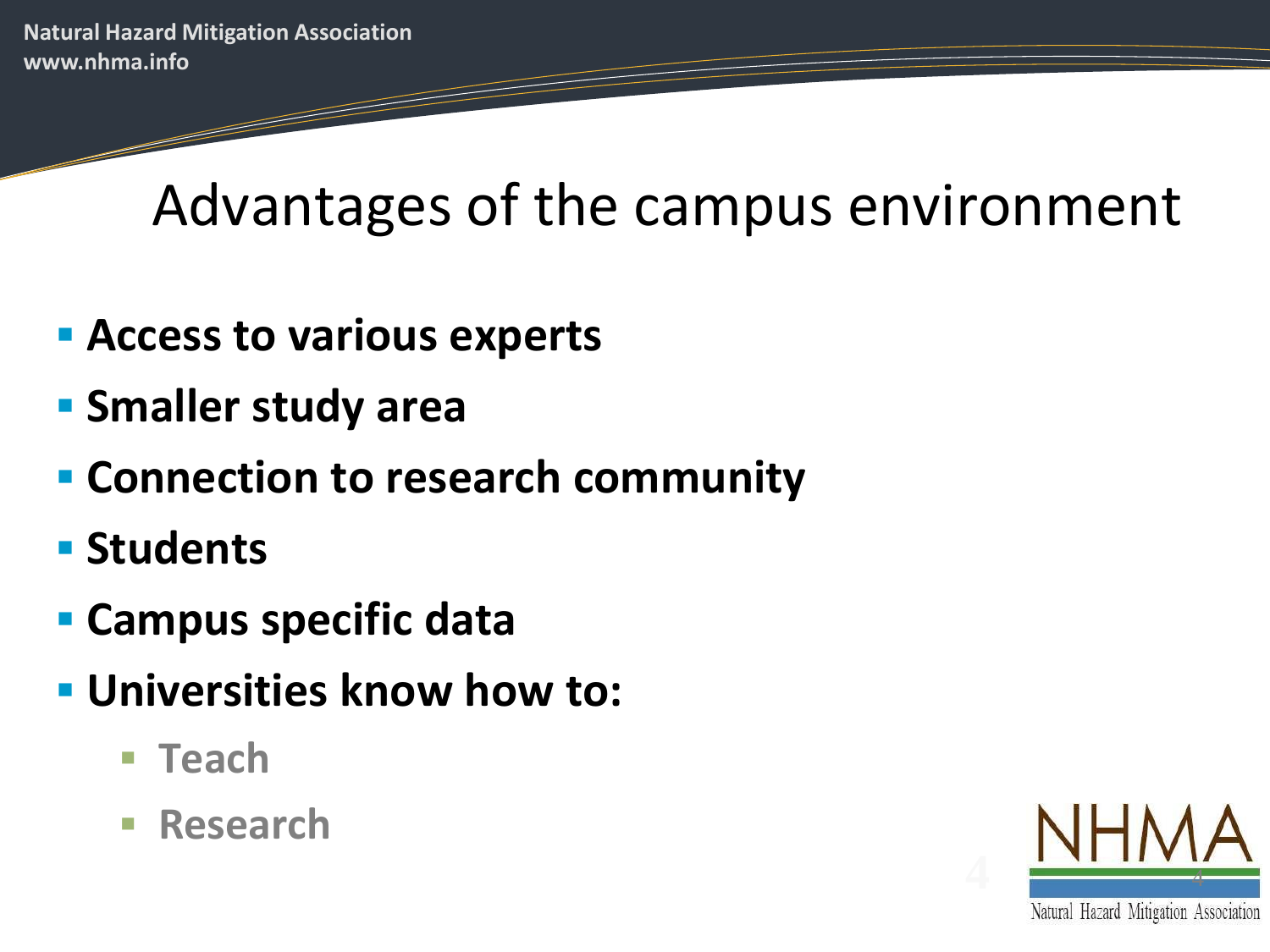# Special Considerations

- **Research**
- **Special collections and archives**
- **University mission**
- **Multiple campuses across multiple geographies**
- **Revenue streams**
- **Legal Concerns**
- **Perception of the University**
- **5** <sup>5</sup> **Relationship with municipalities, counties, etc**

Natural Hazard Mitigation Association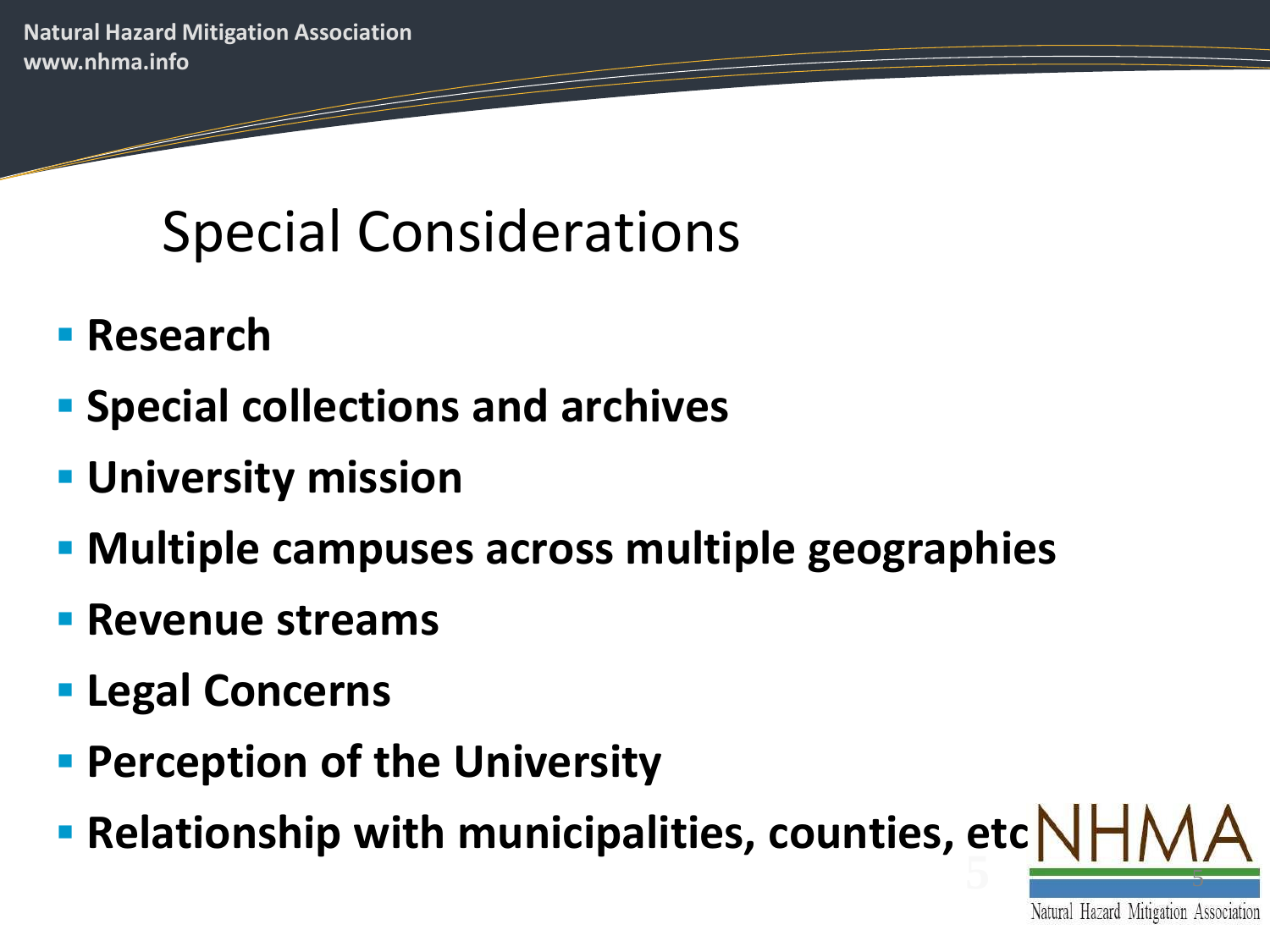Building categorization and prioritization

- **Which buildings serve unique functions?**
- **Which functions can be easily relocated?**
- **Which buildings can you least afford to lose?**
- **Which buildings house vulnerable populations?**
- **BUT, IT'S NOT JUST ABOUT BUILDINGS** 
	- **People, mission, community, infrastructure, research, etc.**

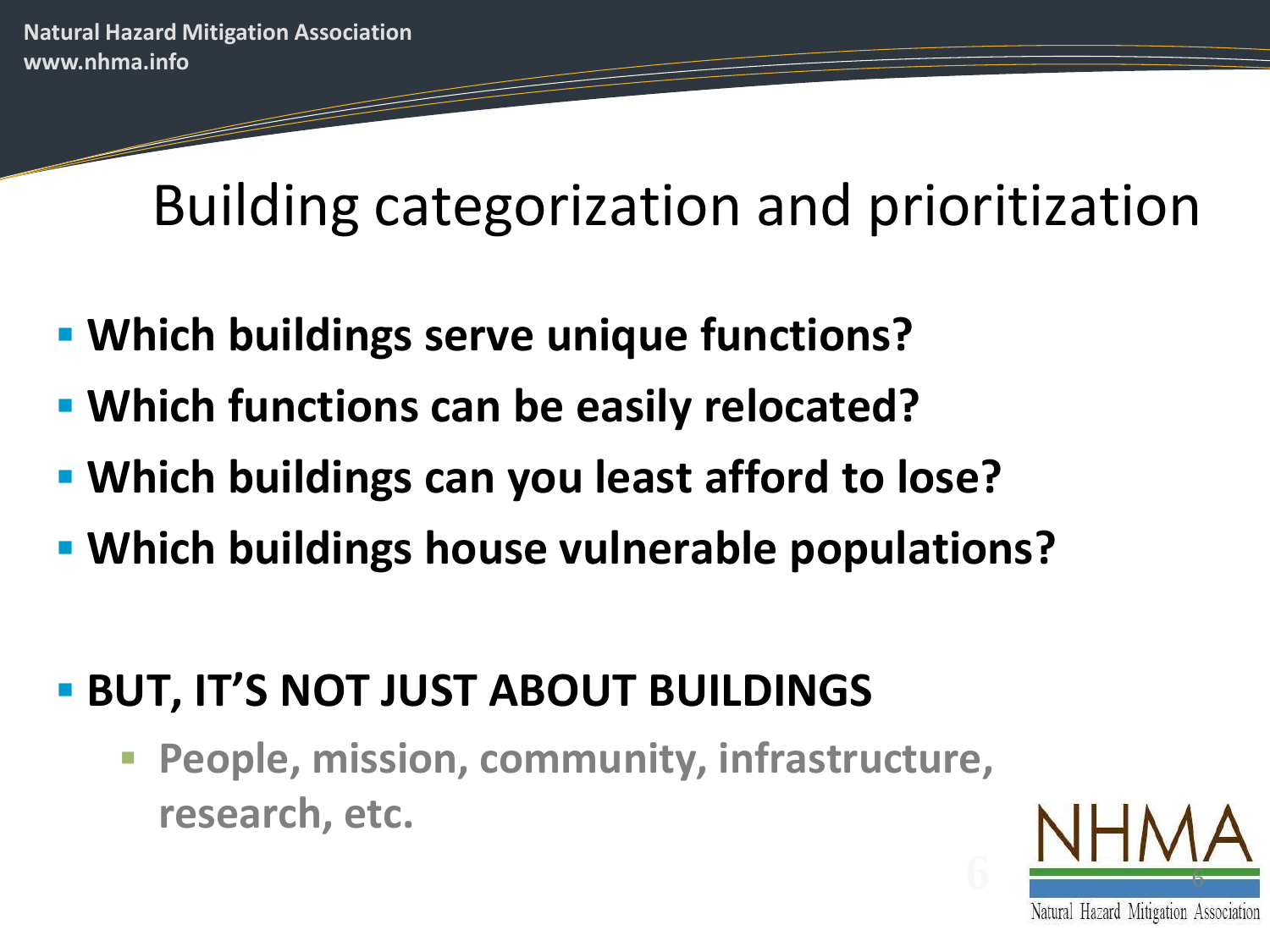## Innovative risk assessment

## **Adapt to the level of data available**

## **Use all tools available**

- **HAZUS boundary files**
- **Local mitigation plans**
- **Building modeling**

### **Qualitative Risk Assessment**

- **Probability**
- **Potential impact**
- **Level of preparedness**

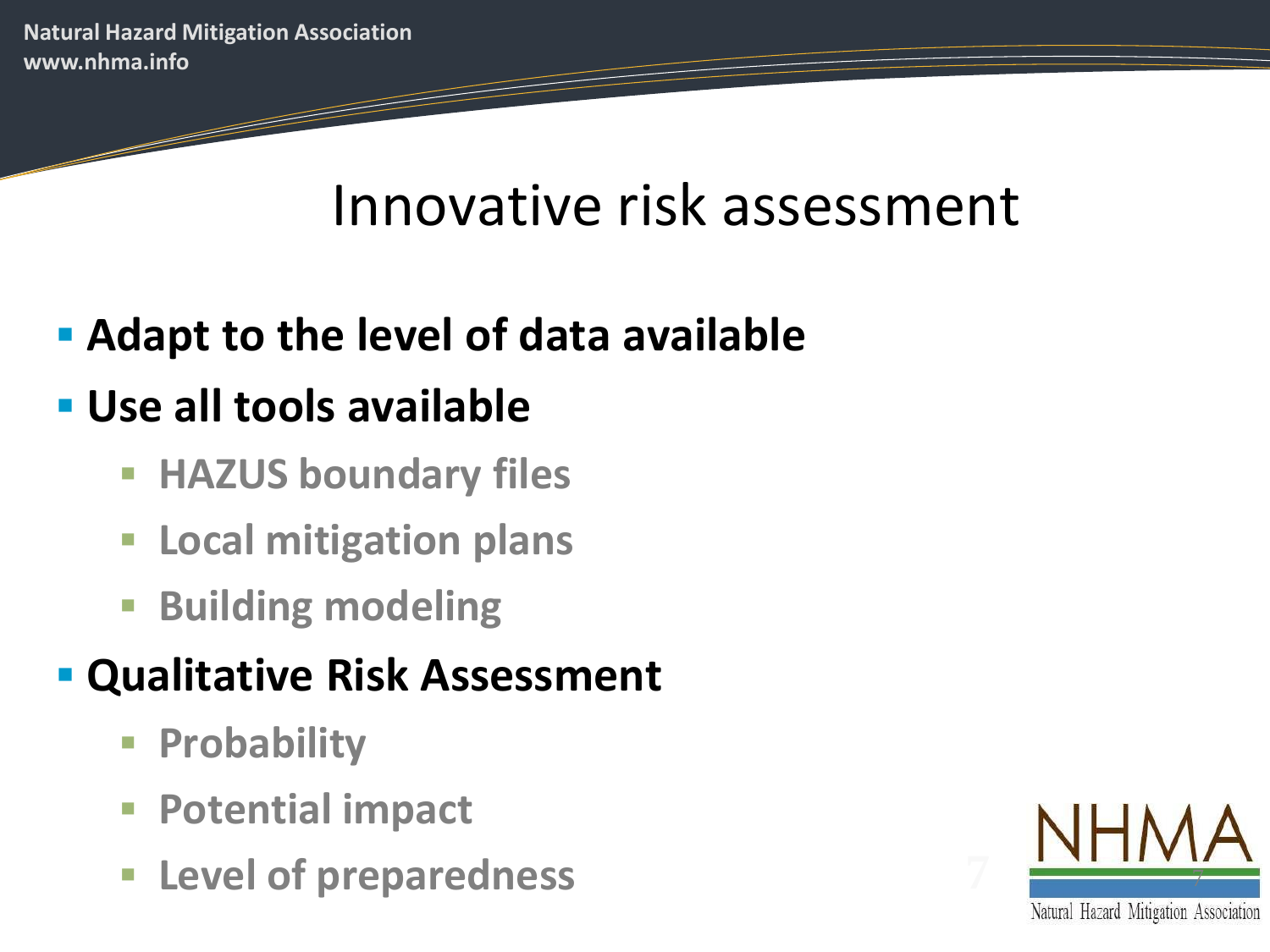## Stakeholder involvement

- **Risk Assessment Workshop**
- **Student Survey**
- **Faculty Survey**
- **F** Staff Survey
- **Off campus stakeholders**